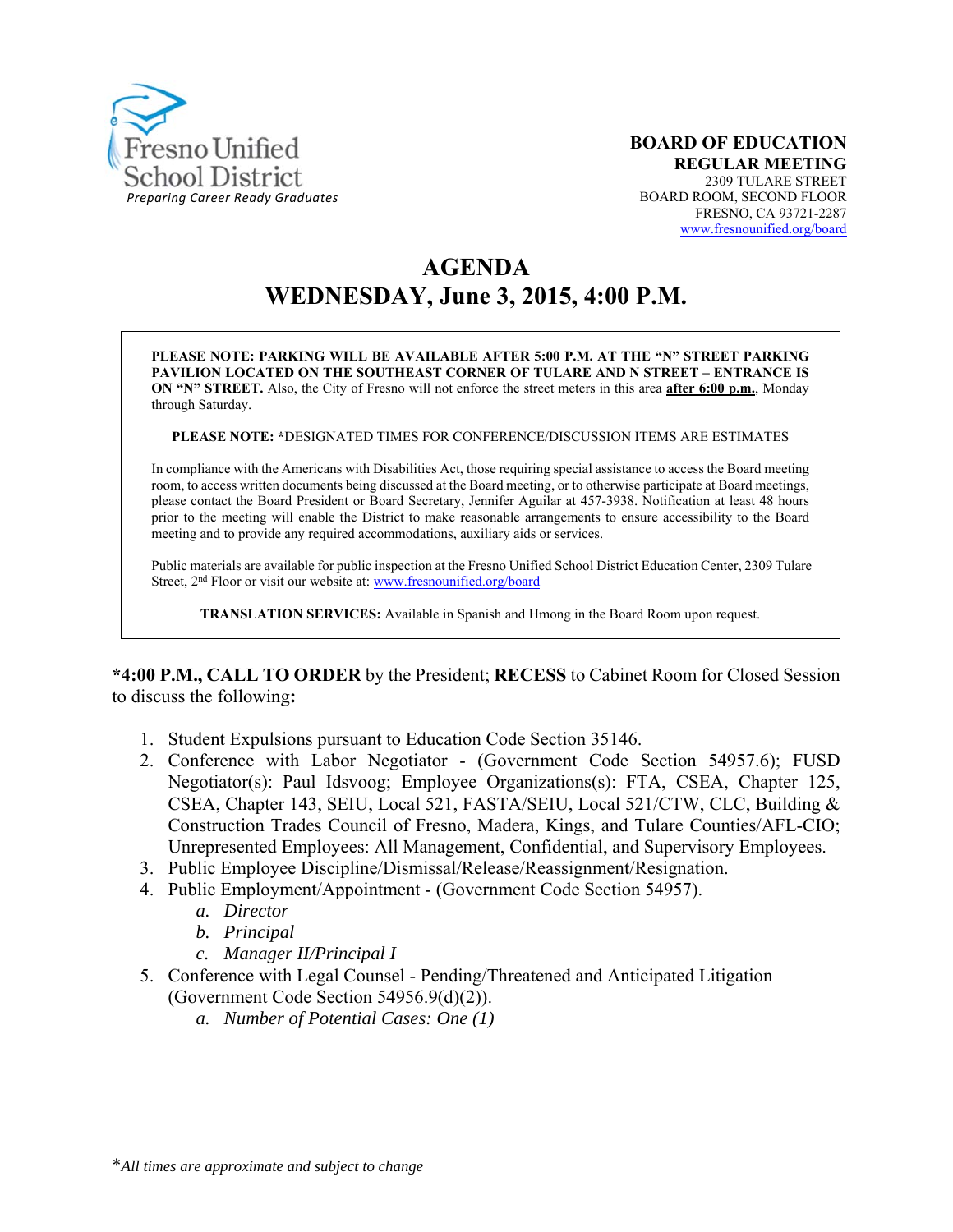# **5:30 P.M., RECONVENE** and report action taken during Closed Session, if any.

# **PLEDGE OF ALLEGIANCE**

Brenda Elensky, a parent that has had a positive impact at Storey, will lead the flag salute.

# **APPROVE Minutes**

Included in the Board binders are the draft minutes for the May 27, 2015 Regular Meeting. The Superintendent recommends approval. Contact person: Michael E. Hanson, telephone 457-3884.

### **RECOGNIZE American Ambulance for their contribution to our District's System of Career Readiness**

The Board of Education and the Superintendent wish to recognize American Ambulance and their employees for volunteering their time to provide career awareness presentations to over 6,000 Fresno Unified third grade students at 66 elementary schools. Contact person: Rosario Sanchez, telephone 457-6223.

# **HEAR Reports from Student Board Representatives**

An opportunity is provided to hear comments/reports from Student Board Representatives from Hoover High School. Contact person: Rosario Sanchez, telephone 457-6223.

# **HEAR Report from Superintendent**

ALL CONSENT AGENDA items are considered to be routine by the Board of Education and will be enacted by one motion. There will be no separate discussion of items unless a Board member or member of the community so requests, in which event, the item(s) will be considered following approval of the Consent Agenda.

# **A. CONSENT AGENDA**

# **A-1, APPROVE Personnel List**

Included in the Board binders is the Personnel List, Appendix A, as submitted. The Superintendent recommends approval. Contact person: Paul Idsvoog telephone 457-3548.

# **A-2, ADOPT Findings of Fact and Recommendations of District Administrative Board**

The Board of Education received and considered the Findings of Fact and Recommendations of District Administrative Panels resulting from hearings on expulsion and readmittance cases conducted during the period since the May 27, 2015, Regular Board meeting. The Superintendent recommends adoption. Contact person: Kim Mecum, telephone 457-3569.

**A-3, ADOPT Resolution No. 14-16 Authorizing Inter-fund Loans for Cash Flow Purposes**  Included in the Board binders is Resolution No. 14-16 for adoption to authorize Fresno Unified School District to transfer funds as needed for cash-flow purposes and to reverse those transactions as funds become available for the 2015/16 fiscal year. Education Code Section 42603 authorizes inter-fund loans to cover such temporary cash flow transfers.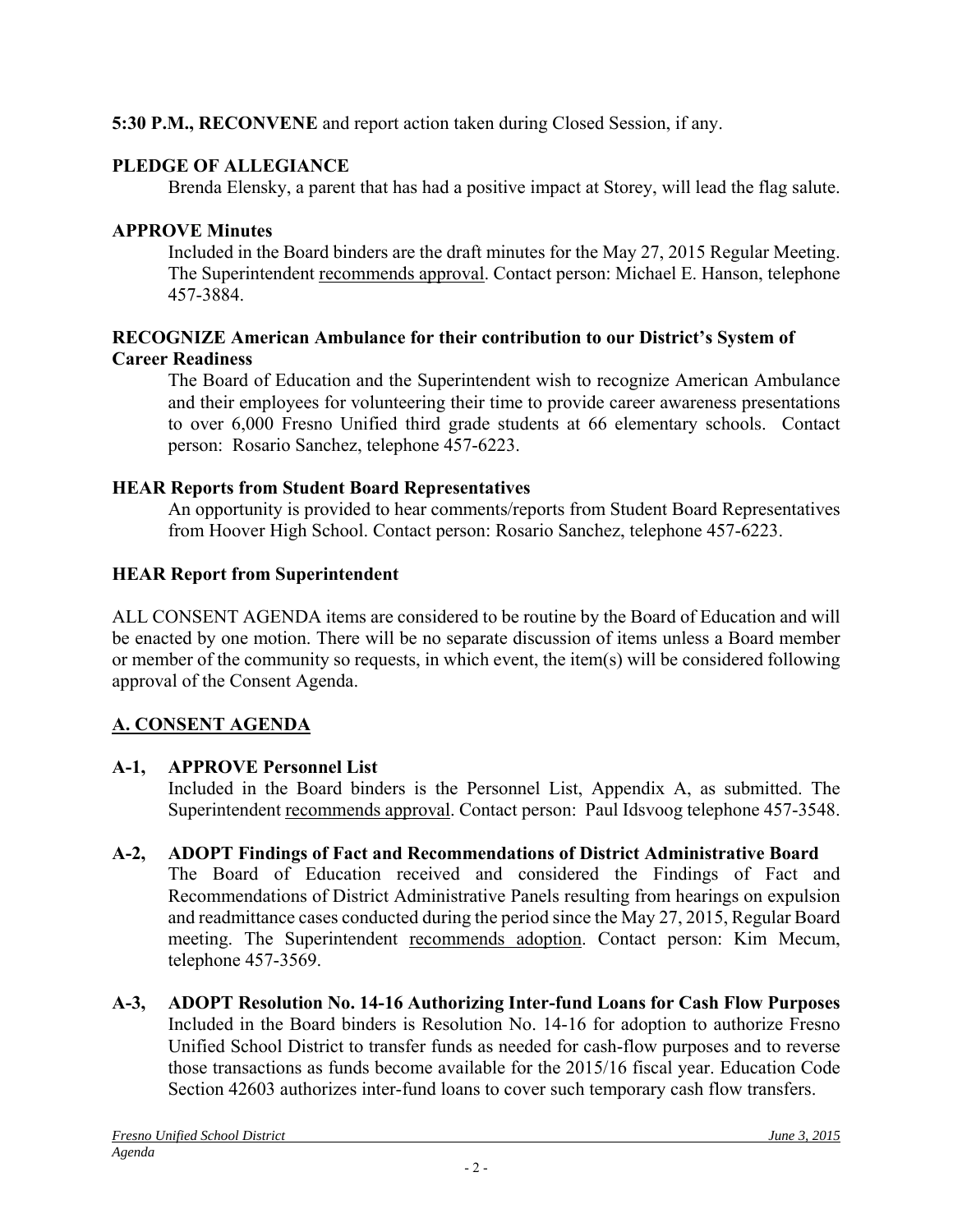The Superintendent recommends adoption. Fiscal Impact: There is no fiscal impact to the district. Contact person: Ruth F. Quinto, telephone 457-6226.

### **A-4, ADOPT Resolution HR-2015-17 in the Matter of Reduction and/or Elimination of Classified Services for the 2015/16 School Year**

Adopt Resolution HR-2015-17 in the Matter of Reduction and/or Elimination of Classified Services for the 2015/16 School Year. For the 2015/16 school year, the district intends that no employee will be subject to layoff proceedings. In addition, any employee currently holding a benefited position who would be subject to loss of benefits will be offered an alternative position to retain their benefits. The Superintendent recommends adoption. Fiscal Impact: Potential savings for the district will be provided on or before June 1, 2015. Contact person: Paul Idsvoog, telephone 457-3548.

#### **A-5, ADOPT Resolution 14-15, Authorizing the Execution of Lease-leaseback Agreements (Site Lease and Facilities Lease with Construction Provisions) for Portable Buildings Relocation and Infrastructure at Various Schools**

Included in the Board binders and recommended for adoption is Resolution 14-15 to authorize the execution of lease-leaseback agreements (site lease and facilities lease with construction provisions) with BVI Construction, Inc., for portable buildings relocation and infrastructure at various schools to accommodate enrollment changes. The project will relocate 18 portable classrooms from three schools (Baird, Turner and Wolters) to six schools (Bakman, Computech, Edison, J.E. Young, Storey and Wilson) including portable set-up, utilities hook-up, and landscape restoration. The guaranteed maximum price is \$1,915,698. The Superintendent recommends adoption. Fiscal Impact: Funding of \$1,737,198 is available in the Developer Fee Fund, and \$178,500 is available in Measure Q. Contact person: Karin Temple, telephone 457-3134.

### **A-6, ADOPT Resolution 15-09, Requesting Renewal of Exemption from the Definition of School Building for J. E. Young Academic Center Facilities**

Included in the Board binders and recommended for adoption is Resolution 15-09, requesting a renewal of the district's exemption from the Education Code definition of "school district building" for J. E. Young Academic Center facilities located at 822 N. Abby St., 850 N. Blackstone Ave. and 3058 N. Millbrook Ave. The buildings comply with local building codes and serve fewer than 25 students at a time; however, they were not constructed by the district and therefore not designed to meet Division of State Architect requirements. The exemption request under which the district is currently operating was approved on June 19, 2013, for a two-year period that expires on July 31, 2015. Resolution 15-09, which requests the exemption through July 2017, indicates the district is electing to use the facilities and indemnifies and holds harmless the State of California. The Superintendent recommends adoption. Fiscal Impact: There is no fiscal impact to the district. Contact person: Karin Temple, telephone 457-3134.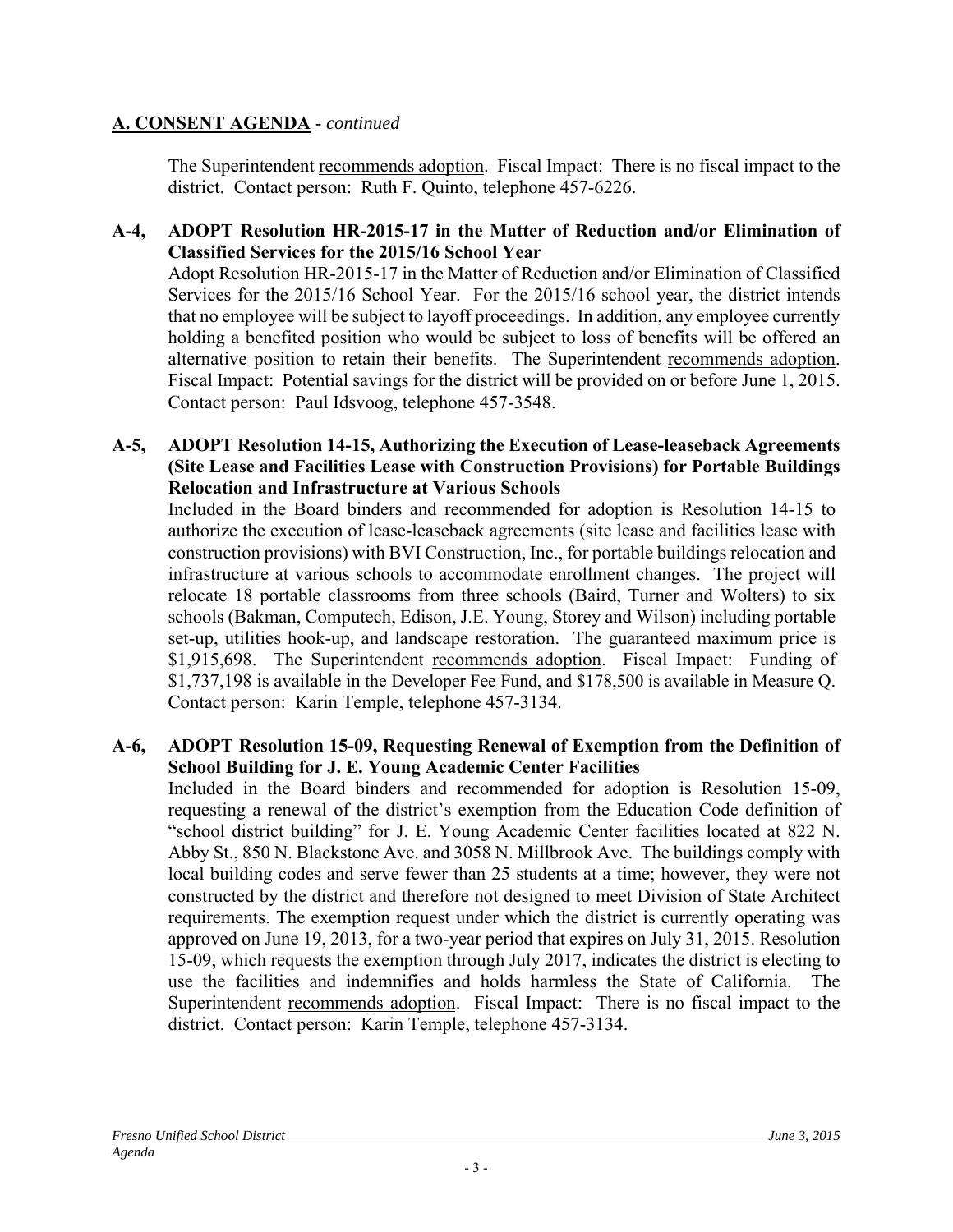**A-7, APPROVE Renewal Agreement for Banking Services with Bank of the West**  Included in the Board binders is a three-year renewal agreement between Bank of the West and Fresno Unified School District for comprehensive banking services for the district. The Superintendent recommends approval. Fiscal Impact: Estimated annual fee of \$18,000 will be planned in the Unrestricted General Fund budget. Contact person: Ruth F. Quinto, telephone 457-6226.

### **A-8, APPROVE Renewal Agreement with School Innovations & Achievement, Inc. for State Mandated Cost Claiming Services**

Included in the Board binders is a three-year renewal agreement between Fresno Unified School District and School Innovation & Achievement, Inc. (SI&A) for mandated cost claiming services. The state is required to reimburse school districts for costs associated with activities or functions required (mandated) by the State Legislature or by a state agency. The Superintendent recommends approval. Fiscal Impact: Sufficient funds will be included in the Unrestricted General Fund. Contact person: Ruth F. Quinto, telephone 457-6226.

### **A-9, APPROVE Agreement with Safe2School for Crossing Guard Services**

Included in the Board binders and recommended for approval is an agreement between Fresno Unified and Safe2School to provide crossing guard services throughout the district. Safe2School is the district's current partner and has been providing excellent service in keeping our students safe while crossing streets near schools. Safe2School recruits, trains and equips adult volunteer school crossing guards to be stationed at mutually agreed upon locations. The agreement commences July 1, 2015 for three years with the option to extend for two additional one-year periods. The estimated annual cost at the current level of service is \$112,317. The agreement allows for new crossings to be added in consultation with the district's Safety Manager. The Superintendent recommends approval. Fiscal Impact: Funding of \$112,317 is included in the 2015/16 recommended budgets for the General Fund (Safety Office) and Liability Fund. Contact person: Karin Temple, telephone 457-3134.

# **A-10, APPROVE Bid 15-23, Edison High School Gymnasium Cooling and Heating**

Included in the Board binders is information on Bid 15-23 to install new air conditioning/heating units in the gymnasium, weight and exercise rooms, and replacement heating units in the locker rooms at Edison High School. The project will improve student, staff and community comfort levels and increase energy efficiency for the locker rooms. The request for bids was lawfully advertised on April 13, 2015. Notifications were sent to twenty-eight (28) vendors and four (4) construction trade publications, and the district received three (3) responses.

Staff recommends award to the lowest responsive, responsible bidder:

Lawson Mechanical Contractors (Fresno, California) \$651,566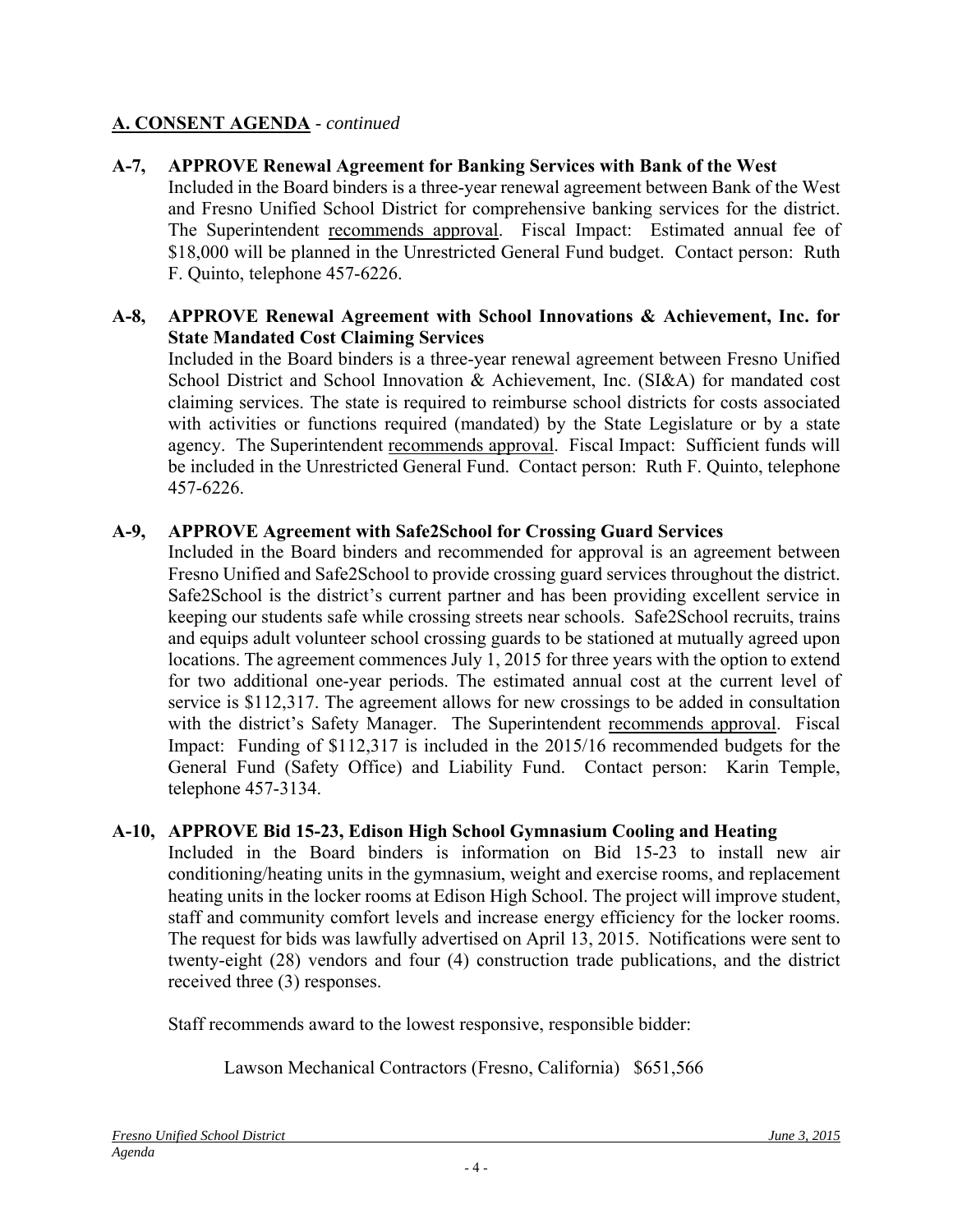A copy of the tabulation is attached and bid specifications are available for review in the Purchasing office. The Superintendent recommends approval. Fiscal Impact: Funding of \$651,566 is available in the Measure Q budget. Contact person: Karin Temple, telephone 457-3134.

# **A-11, APPROVE Bid 15-25, Gaston Middle School Sports Field Lighting**

Included in the Board binders is information on Bid 15-25 to furnish and install sports lighting for the baseball and softball fields at Gaston Middle School. The project includes electrical distribution equipment, panels, conduit and wiring, poles and energy efficient lighting. The request for bids was lawfully advertised on April 15, 2015. Notifications were sent to sixty (60) vendors and four (4) construction trade publications, and the district received two (2) responses.

Staff recommends award to the lowest responsive, responsible bidder:

Kertel Communications Inc. dba Sebastian (Fresno, California) \$285,080

A copy of the tabulation is attached and bid specifications are available for review in the Purchasing office. The Superintendent recommends approval. Fiscal Impact: Funding of \$285,080 is available in the Measure K budget. Contact person: Karin Temple, telephone 457-3134.

# **A-12, APPROVE Bid 15-29, Kings Canyon Middle School Roofing**

Included in the Board binders is information on Bid 15-29 to re-roof five classroom wings and the locker room building at Kings Canyon Middle School. The existing roof system is over 30 years old and is significantly deteriorated. The request for bids was lawfully advertised on April 21, 2015. Notifications were sent to seventeen (17) vendors and four (4) construction trade publications, and the district received four (4) responses.

Staff recommends award to the lowest responsive, responsible bidder:

Graham Prewett, Inc. (Fresno, California) \$685,454

A copy of the tabulation is attached and bid specifications are available for review in the Purchasing office. The Superintendent recommends approval. Fiscal Impact: Funding of \$685,454 is available in the Deferred Maintenance budget. Contact person: Karin Temple, telephone 457-3134.

# **A-13, DENY Claim #15-0211-0027**

Included in the Board binders is a Claim for Damages on minor, case #15-0211-0027. The Superintendent recommends that the Claim be denied and the matter referred to the district's Director of Benefits and Risk Management for further handling. The Superintendent recommends denial. Fiscal Impact: There is no fiscal impact to the district at this time. Contact person: Ruth F. Quinto, telephone 457-6226.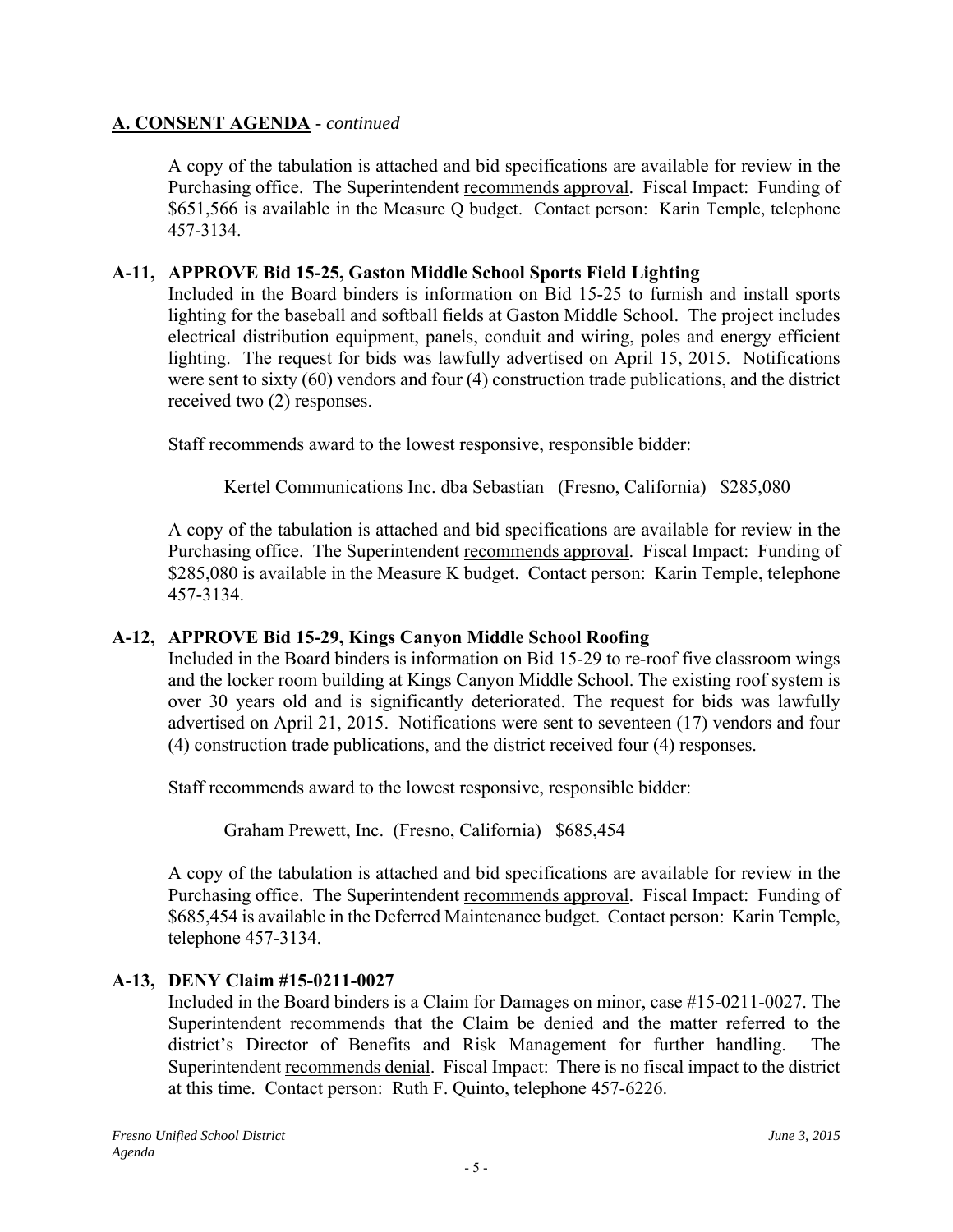### **A-14, RATIFY Purchase Orders from March 1, 2015, through March 31, 2015**

Included in the Board binders is a list of Purchase Orders for \$10,000 or more submitted for ratification by the Board. Purchase Orders/contracts that are required by law to be competitively bid will be submitted as separate agenda items. Beginning on page eight (8) is a list of Purchase Orders issued from March 1, 2015, through March 31, 2015. These Purchase Orders were previously authorized and awarded by the Board. The Purchase Orders are submitted for information only and are not included for ratification. Pursuant to the Board's request, also attached is an alphabetical list of all Purchase Orders issued from March 1, 2015, through March 31, 2015. The Superintendent recommends ratification. Fiscal Impact: Funding is noted on the attached pages. Contact person: Karin Temple, telephone 457-3134.

#### **END OF CONSENT AGENDA (ROLL CALL VOTE)**

### **UNSCHEDULED ORAL COMMUNICATIONS**

Individuals who wish to address the Board on topics within the Board's subject matter jurisdiction, but **not** listed on this agenda may do so at this time. While all time limitations are at the discretion of the Board President, generally members of the public will be limited to a maximum of three (3) minutes per speaker for a total of thirty (30) minutes of public comment as designated on this agenda. Any individual who has not had an opportunity to address the Board during this initial thirty (30) minute period may do so at the end of the meeting after the Board has addressed all remaining items on this agenda. Individuals with questions on school district issues may submit them in writing. The Board will automatically refer to the Superintendent any formal requests that are brought before them at this time. The appropriate staff member will furnish answers to questions. Please note that if you wish to address the Board on an agenda item, you should do so when that specific item is called.

# **B. CONFERENCE/DISCUSSION AGENDA**

#### **6:00 P.M.**

**B-15, DISCUSS and ADOPT Fresno Unified School District's 2015/16 Proposed Budget and 2015/16 Education Protection Account** 

The proposed budget includes the multi-year projected budget for the Unrestricted General Fund. The agenda item will also describe factors addressed in the 2015/16 Proposed Budget, and issues affecting the multi-year projections for 2016/17 and 2017/18. The Superintendent recommends adoption. Fiscal Impact: Noted in support material. Contact person: Ruth F. Quinto, telephone 457-6226.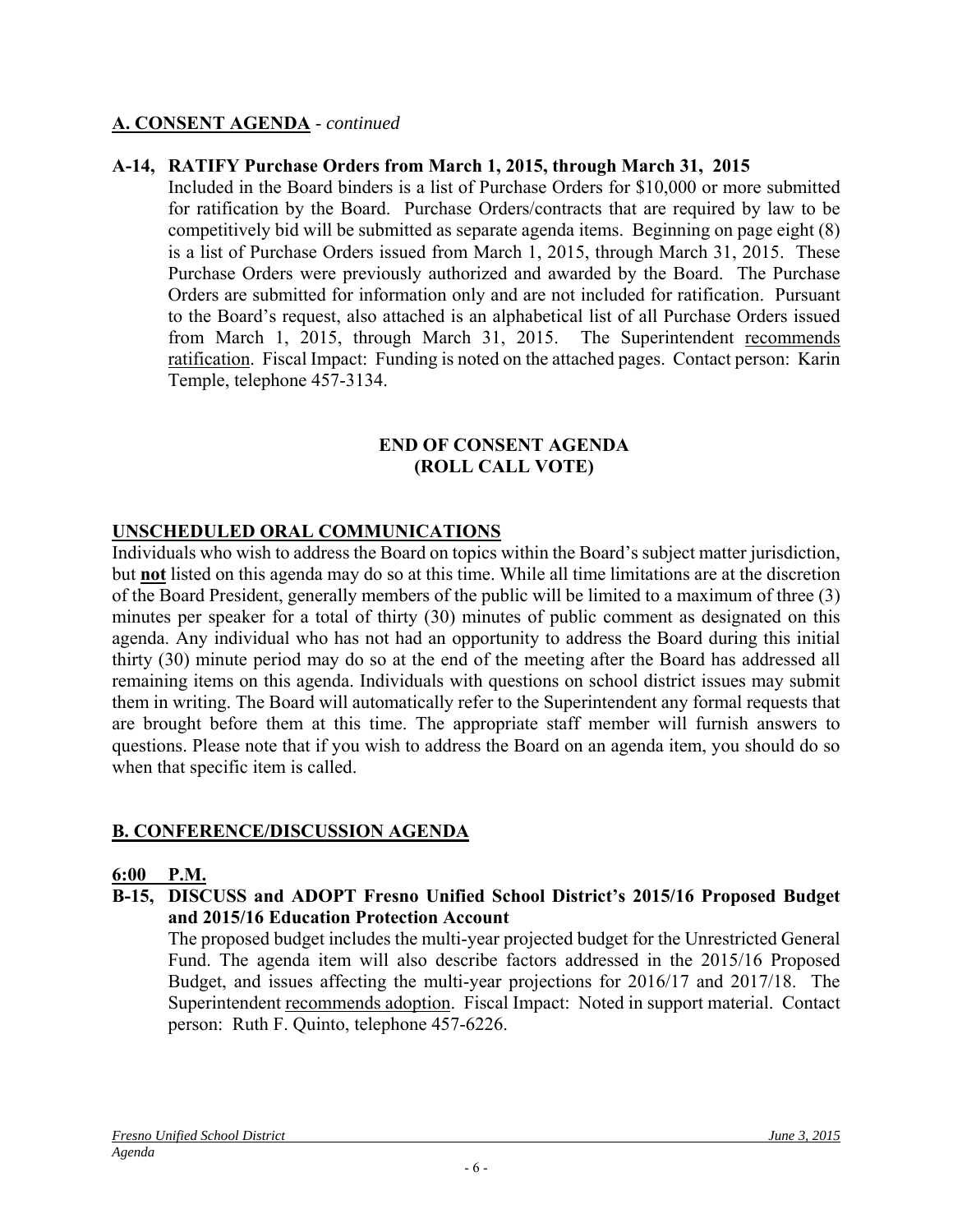# **B. CONFERENCE/DISCUSSION AGENDA** - *continued*

# **6:30 P.M.**

### **B-16, DISCUSS and ADOPT Fresno Unified School District's 2015/16 Local Control Accountability Plan**

The Local Control Accountability Plan (LCAP) is a requirement resulting from the State's Local Control Funding Formula (LCFF). School districts across the State receive funding from LCFF for every student, with additional supplemental funds going to districts with high counts of students living in poverty, English learners, and foster youth. Fresno Unified School District is required to adopt a Local Control Accountability Plan at the same time that the budget is adopted. The Superintendent recommends adoption. Fiscal Impact: Noted in support material. Contact person: Ruth F. Quinto, telephone 457-6226.

# **7:00 P.M.**

### **B-17, DECISION in the Matter of the Charter School Petition for the Ambassador Sanchez/Justice Reynoso Academy**

Lead Developer, Dr. David Orosco Austin, has delivered a petition to the district seeking authorization to operate the Ambassador Sanchez/Justice Reynoso Academy Charter School (the Academy) July 1, 2016 – June 30, 2021. The Academy seeks to serve students in grades kindergarten through twelve. The public hearing to establish the Academy was held by the Board on May 27, 2015. The charter petition is presented this evening for a decision. The Superintendent recommends decision. Fiscal Impact: The estimated fiscal impact to Fresno Unified School District for 2016/17 is \$910,467. Contact person: Rosario Sanchez, telephone 457-6223.

# **C. RECEIVE INFORMATION & REPORTS**

### **C-18, RECEIVE Revisions for Board Policy BP 5141.21, BP 5144, BP 5144.1, BP 5131.7, (BP) 5144.4 (NEW), BP 5131.2, BP 5131.62, BP 5145.3, and BP5145.**

Included in the Board binders are the proposed revisions to the following nine Board Policies (BP):

- BP 5141.21 Administering Medication and Monitoring Health Conditions
- BP 5144 Discipline
- BP 5144.1 Suspension and Expulsion/Due Process
- BP 5131.7 Weapons and Dangerous Instruments
- BP 5144.4 Required Parental Attendance (NEW)
- BP 5131.2 Anti-Bullying
- $\bullet$  BP 5131.62 Tobacco
- BP 5145.3 Nondiscrimination/Harassment
- BP 5145.7 Sexual Harassment

These revisions meet legal mandates recommended by the California School Boards Association (CSBA) and California Department of Education (CDE). On June 17, 2015, the policies will be brought back for Board discussion, consideration and approval.